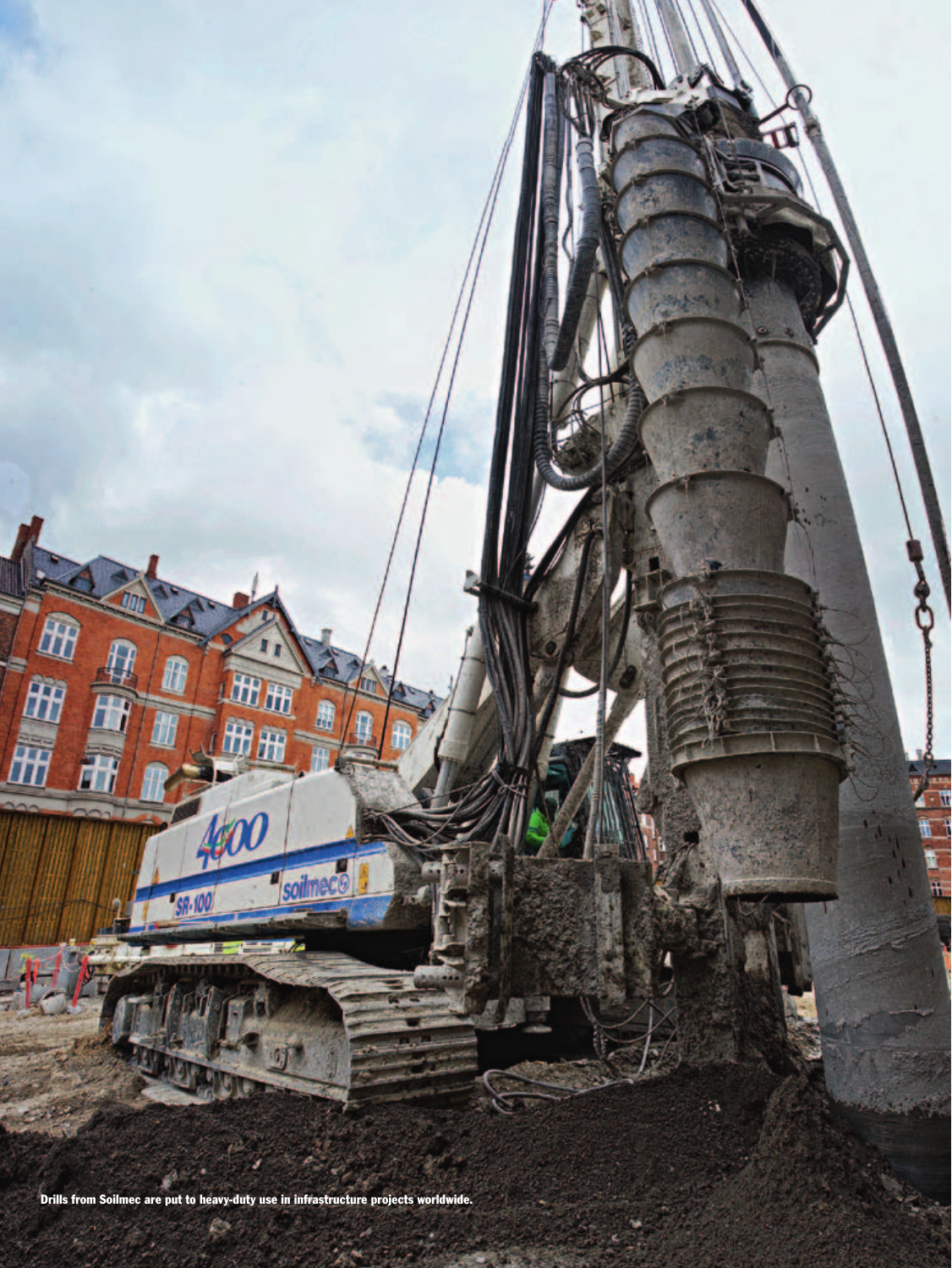# Italian tool specialist revs up



Soilmec's drills have no trouble boring holes with a diameter of 3.5 meters. But in order to provide this sought-after excavation equipment rapidly and flexibly to customers worldwide, the company now needs to think of its machine platforms in modular terms. Beneficiaries include the Leaning Tower of Pisa.



CEO Simone Trevisani and his management team

SOILMEC

**■ GFRALD SCHEFFELS** 

hen the Costa Concordia cruise ship ran aground<br>near the Italian island of Giglio in January of 2012,<br>no one imagined that experts from the region of<br>Emilia-Romagna would later be playing a role in<br>the extensive salvage op near the Italian island of Giglio in January of 2012, no one imagined that experts from the region of Emilia-Romagna would later be playing a role in the extensive salvage operations. After all, the staff of Soilmec S.p.A. in the northern Italian city

of Cesena are not maritime engineers, but rather specialists in excavation drilling equipment. However, CEO Simone Trevisani and his team are absolutely not accustomed to thinking in terms of "business as usual." Soilmec's gigantic drilling systems eat their way through the earth at large-scale construction sites 24 hours a day, seven days a week. They're at work on foundations at New York's Ground Zero and are helping to build subway systems in places like Amsterdam and  $\rightarrow$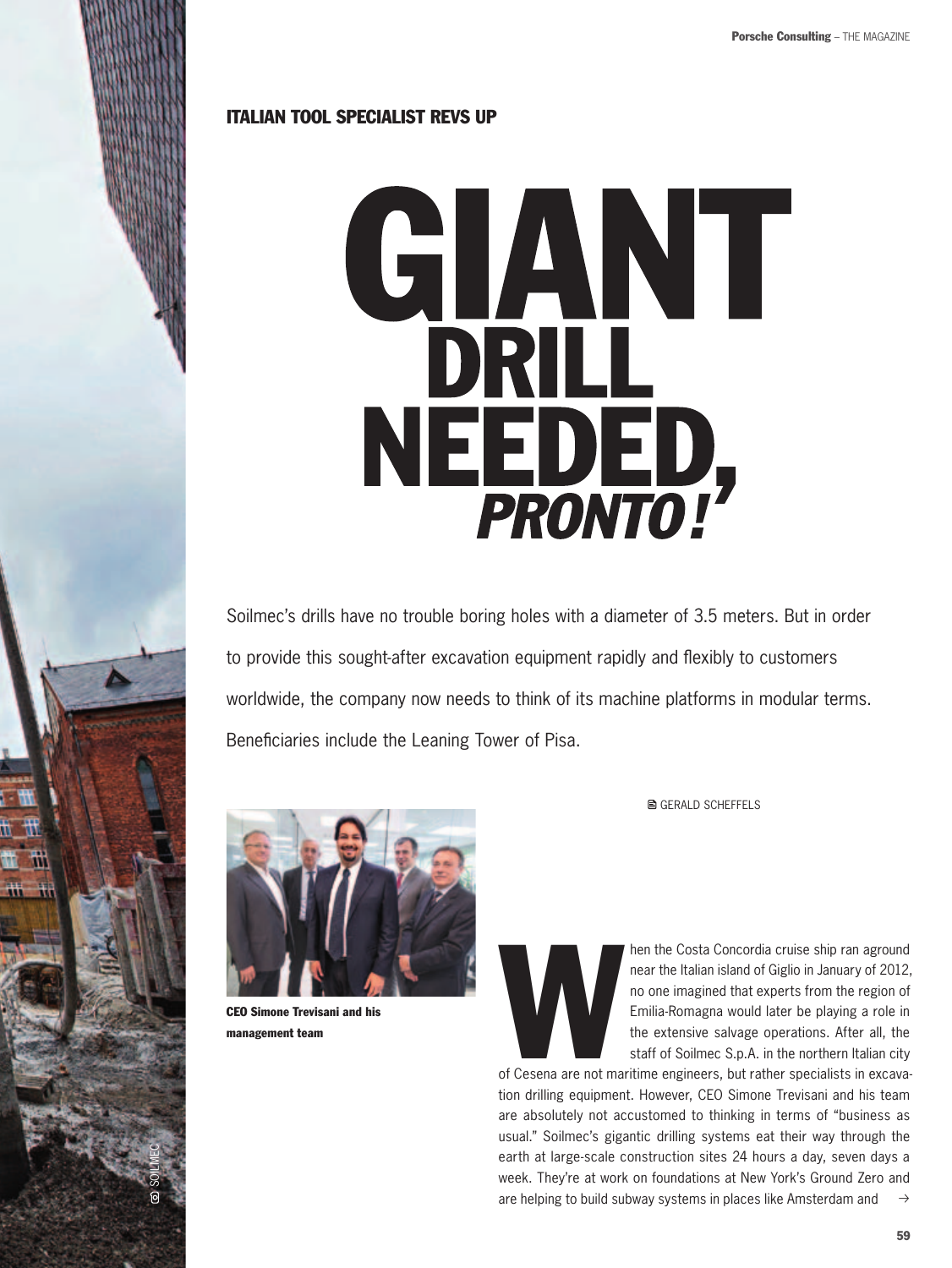Copenhagen. For the wreck of the Costa Concordia in the Mediterranean, heavy machinery was needed to test the seabed and anchor the 36 steel cables that would rotate the 50,000-ton ship by about 65 degrees into its upright position. Jobs of this type demand unparalleled reliability—on the part of both the machines and the operators. It's clear that Soilmec can't leave any part of its products to chance.

A reputation for quality quickly makes the rounds. And that's why Soilmec's references might be confused with a list of major tourist attractions. The Cesena-based company is involved in stabilizing the Leaning Tower of Pisa, for example, and in building the MOSE dam system that will protect Venice from floods. In both cases, Soilmec machinery is being used in preparatory work for laying the foundations.

## The customer's perspective: Top quality—and fast!

Given these many areas of application, Soilmec's product range extends from very compact machines to gigantic systems that weigh 150 tons and can drill holes 100 meters deep—with diameters of up to 3.5 meters. The ever expanding product range ensures that all customers find precisely "their" product. But it also means ever greater complexity, and complexity is the enemy of flexibility. This of course is clear to Simone Trevisani. "We want to be highly flexible—and we have to be," he says. "Superior quality alone is not enough for our clients' complex demands; we've also got to ensure short delivery times. We realized that these potentially conflicting aims can only be reconciled by taking a modular approach to designing our machines."

To achieve this, Soilmec looked around for a consulting partner who had demonstrated expertise in reducing complexity—and selected Porsche Consulting. "We took a very close look at how the Porsche sports car company designed its own production in order to generate high brand value and to raise customer satisfaction to a very high level. That fit in perfectly with our aims."

## The analysis:

#### A closer look at the technology

To reduce complexity in such sophisticated and specialized drilling systems without impairing functionality, performance, or quality, you've got to delve very deeply into the technology. This was precisely the task assumed by several teams comprising members from both Soilmec and Porsche Consulting (see next page: Complexity Management methodology). It may be surprising that in addition to developers and production experts, the teams also included after-sales specialists from Soilmec.



By modularizing components across model series, Soilmec has saved development, procurement, and production costs.

But for Simone Trevisani, this made perfect sense. "Superior product availability is one of the promises of our brand," he notes. "Customers don't just want to buy machines; they want these machines to work. That's why quick service and minimum maintenance are key factors that we take into account back in the concept development phase. Or to put it another way, we view ourselves less as a maker of machines than as a provider of solutions. And as far as modularization goes, we want our solutions to be even more attractive to the construction industry."

A comparatively simple result of the two companies' joint efforts is described by principal Giulio Busoni: "The pilot control for the hydraulics that regulate the drilling system used to consist of different blocks to which additional valves were added, depending on the desired function. We've now defined a basic block that applies to all model series and sizes, plus two additional blocks. This means that we can cover all the desired functions with a limited number of variations. They all use the same mounting points, so the periphery always has the same design as well. "In addition—and this factor is of nearly paramount importance to Soilmec's decision-makers—the new hydraulic system is not only simpler but also more reliable because it doesn't need any external piping.

Based on this general principle, the teams also modularized other operational elements such as the winches. Results from their joint efforts are flowing step by step into both existing and new model series. Ivan Del Seppia, who is in charge of production, describes the outcome briefly and succinctly: "Fewer parts have to be kept on hand and preassembled, we save time in the production process, and that lets us shorten the throughput times."  $\rightarrow$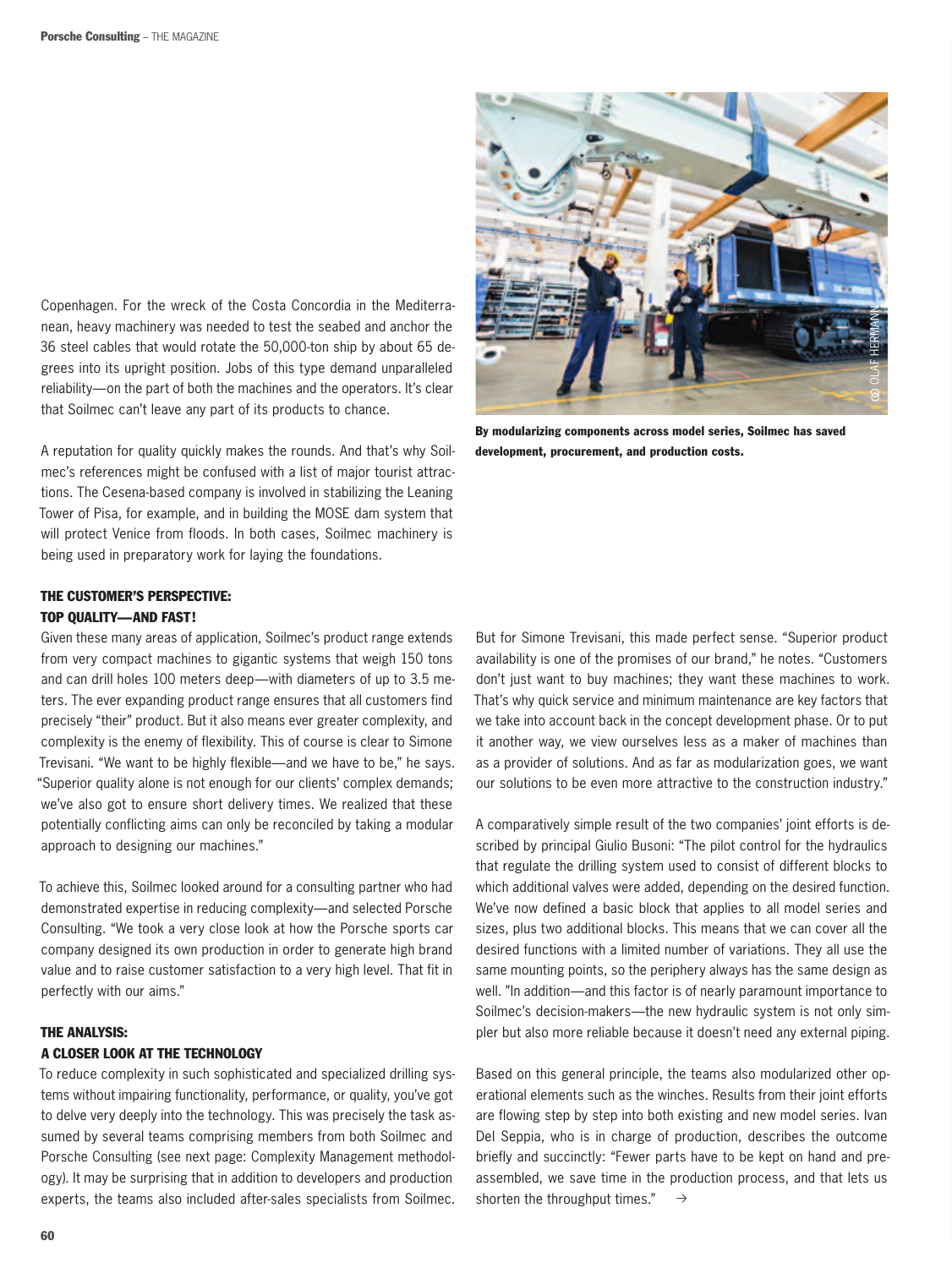# **REDUCING COMPLEXITY**

*An ever larger product range means more components, greater complexity, and higher costs associated with the design, procurement, and production processes—but this chain reaction can be broken by targeted complexity management. Porsche Consulting has designed a methodology for this task, whose goal is to develop a trans-series modular approach to machinery and vehicles.*

*The consultants go through the following steps together with their clients:*

# ANALYSIS OF THE **CURRENT SITUATION**

The entire product range is carefully examined and its architecture is analyzed from financial and technical perspectives. In parallel to this, the costs of product complexity are determined.

## GENERATION OF **VARIANT MATRIX**

Market demands are systematically analyzed to determine existing product variety. The features and functions of the different products are also examined to determine the degree of component variance.

## MODULARIZATION OF MACHINERY DESIGN FOR NEW MODEL SERIES

A modular architecture is developed with the objective of decreasing product variation in future generations of machinery. For every module, business cases are carried out to determine optimum component design.

## 4. MODULARIZATION OF EXISTING MODEL s e r i e s

Application ranges and functions are specified for the respective modules. A system for module administration and usage is also defined.

# O P T I M I Z A T I O N of proce ss e s

The modular approach enables procurement and production processes to be streamlined; product variation is shifted to the final steps of the process.

*This platform strategy has enabled Soilmec to reduce the number of components by 40 percent, and its component and production costs by 10 to 15 percent.* 



© Porsche Consulting Complexity Management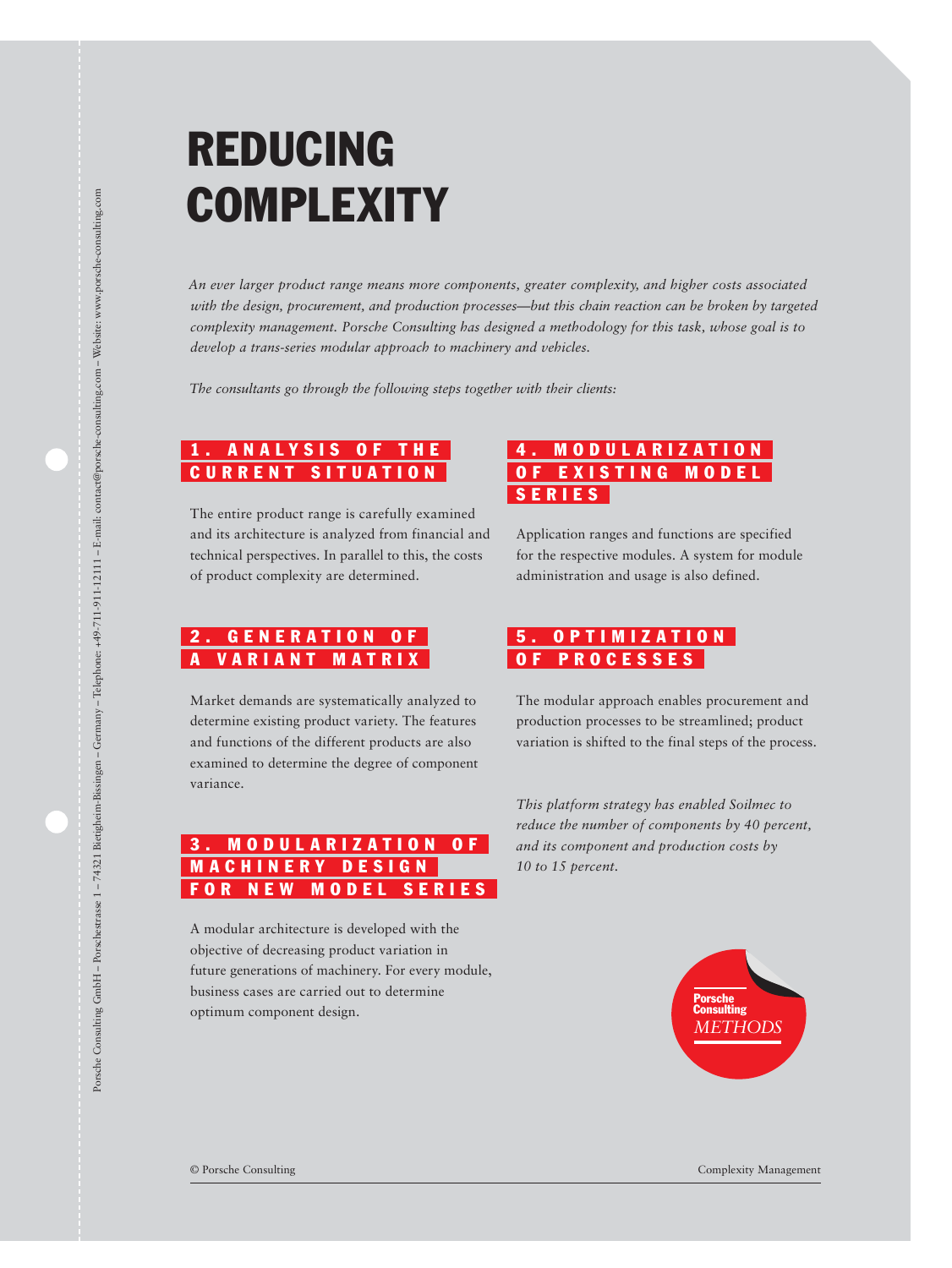

Reducing complexity begins at the design stage—for example, by modularizing hydraulic drive systems.

## Measurable results:

#### Seven-digit euro savings

The project took six months. Its results can be quantified in euros and cents. A modular approach to the main components across different model series is leading to direct savings for Soilmec of around 1.1 million euros per machine platform—calculated with respect to the platform life cycle. Simplifying the development, procurement, and production processes is saving an additional 700,000 euros. With the help of this new

strategy, Soilmec has put a "same component policy" into practice that has already proven itself in the automobile industry as an example worth emulating. But Soilmec and Porsche Consulting are not yet finished working together. As CEO Simone Trevisani reports, "We've got more to do. Our next project will be to optimize the product engineering process and the whole supply chain." In other words, they'll be delving even deeper.  $\leftarrow$ 

#### *Soilmec*

*Soilmec S.p.A. is one of the world's leading makers of drilling equipment. Founded in 1969 and headquartered in Cesena, near the Adriatic Coast, the company's 2012 turnover was around 250 million euros. Soilmec is present in more then 70 countries, including subsidiaries as well as sales and service partners. It is a member of the Trevi Group, which also includes Drillmec S.p.A., a maker of oil and gas drilling equipment, Petreven S.p.A., a drilling contractor in the same sector, and Trevi S.p.A., a world leader in geological engineering services. The Trevi Group employs 7,500 people worldwide and posted sales of 1.2 billion euros in 2012.*